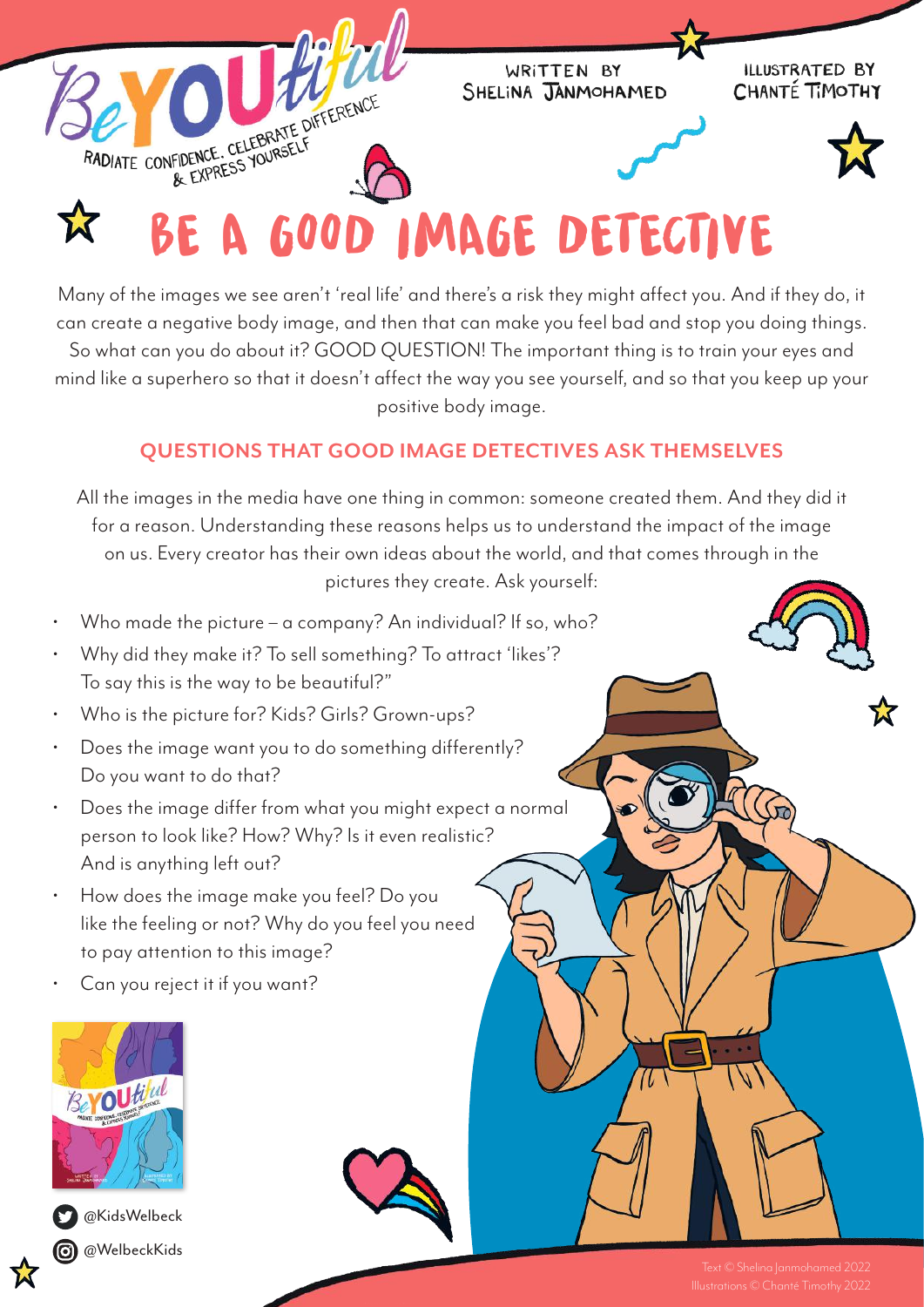

Here's Shelina's: *I promise to wear my heart glasses whenever I look at myself and the people around me and to see the beauty in who we are. Not what others tell me. I'll work hard to make sure all of us believe we are beautiful.*